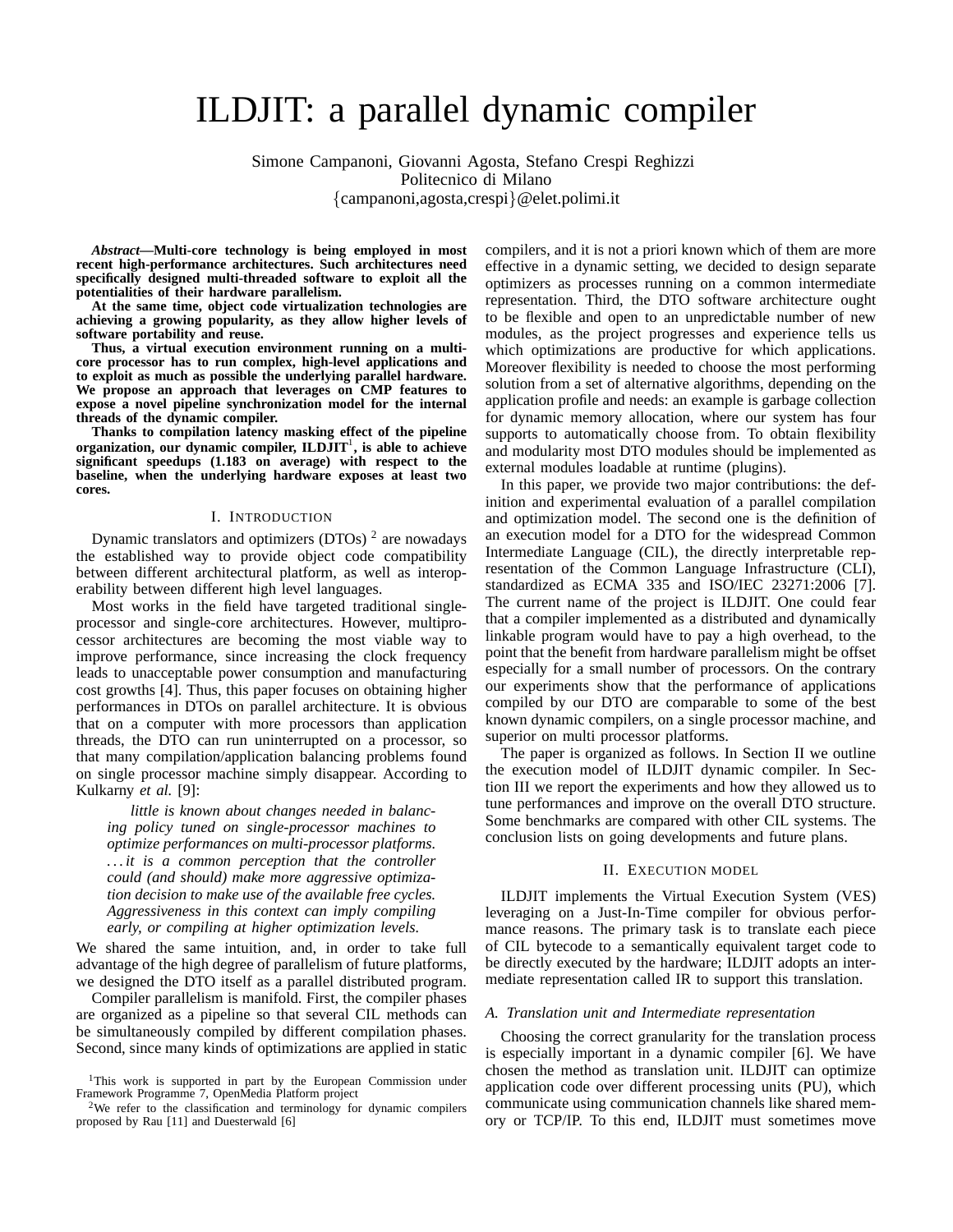code across different PUs which may be connected through slow communication channels.

To minimize the communication costs, we have designed our own intermediate representation (IR), with the following goals: first, to provide a compact representation of individual methods (CIL offers a compact representation of the whole program, but spreads information related to each method across the assembly); second, to offer a machine-neutral, register-based language, such that each construct has a clear and simple meaning. IR instructions are composed by pseudo assembly instructions (e.g. IRADD, IRSUB ...) and by pseudo object oriented bytecode (e.g. IRNEWOBJ). By this way many optimization algorithms that aim to compute static properties of the program are helped (e.g. memory alias analyzers).

Translation is therefore split in two phases: first the CIL fragment is translated into IR, then IR is translated into the target machine code. Since the entire program is not translated to target code at once, every dynamic compiler has the following linking problem: how to handle invocations of methods not yet translated. ILDJIT resolves the linking problem by a lazy compilation [8] implementing the *trampolines*.

# *B. Compilation pipeline*

Translations, optimization and execution of CIL code is managed by an internal software pipeline, designed to exploit hardware parallelism at various levels. To this end, compilation and execution phases are performed in parallel. Moreover ILDJIT exploits pipeline parallelism, to add another dimension of parallelism between compilation, optimisations, and execution phases. In traditional Just-In-Time compilers, when execution jumps to a method not yet available in machine code, it pauses and translates it. Our dynamic compiler, given sufficient hardware resources, can produce methods in machine code before execution of the CIL program asks for them. In this case, program execution does not need to be paused to switch to compilation; the execution profile matches that of a statically compiled program in the optimal case.

The pipeline model exposes five stages as shown in Figure 1. All stages can be parallelized, if hardware resources are available. Each pipeline stage can be performed by several parallel threads, possibly running on different PUs', in order to simultaneously translate several CIL code pieces to IR. Similarly several translation steps from IR to machine code may run in parallel. The pipeline model is implemented by the Pipeliner module.

The pipeline model is organized into the four thread groups depicted in Figure 2. Each group implements one of the first four stages of the pipeline (Figure 1).

At any time, the number of threads composing each stage of the pipeline is adaptively chosen, based on the current machine load where ILDJIT is running, and on the pending compilation workload to be supported. For each stage of the pipeline (except stage 4, static memory initialization), the number of threads range between a minimum and a maximum; such values are set at bootstrap time. Then the Pipeliner dynamically adapts the number of threads for a stage using the histeretic model shown in Figure 3. The number of threads for stage  $i, 1 \leq i \leq 3$  essentially depends on how many methods are present in the stages from 1 to  $i$ .

On the other hand Stage 4 of the pipeline behaves differently from the others, because limiting the number of threads may cause a deadlock. A situation that causes a deadlock is the



Fig. 1. The translation pipeline model: on the left, the translation pipeline stages; on the right, the modules that implement the various stages; in the rounded boxes the state of the method code at the beginning of each stage. Each method can be in the following non-overlapping *translation states*: CIL, IR, MACHINECODE and EXECUTABLE. A method is in *CIL state*, if it is present only in the CIL language; otherwise, if a method is in the *IR state*, it is present both in CIL language and in IR. In *MACHINECODE state*, a method is present in CIL, IR, and in the target machine code. Finally in EXECUTABLE state, the method is present in CIL, IR, and machine code and all the static memory used by it is allocated and initialised. To change its translation state, a method traverses the software pipeline.



Fig. 2. The Pipeliner's structure: in the middle four groups of boxes represent four groups of threads, each one assigned to a compilation task; on the right, the modules that implement the various compilation tasks .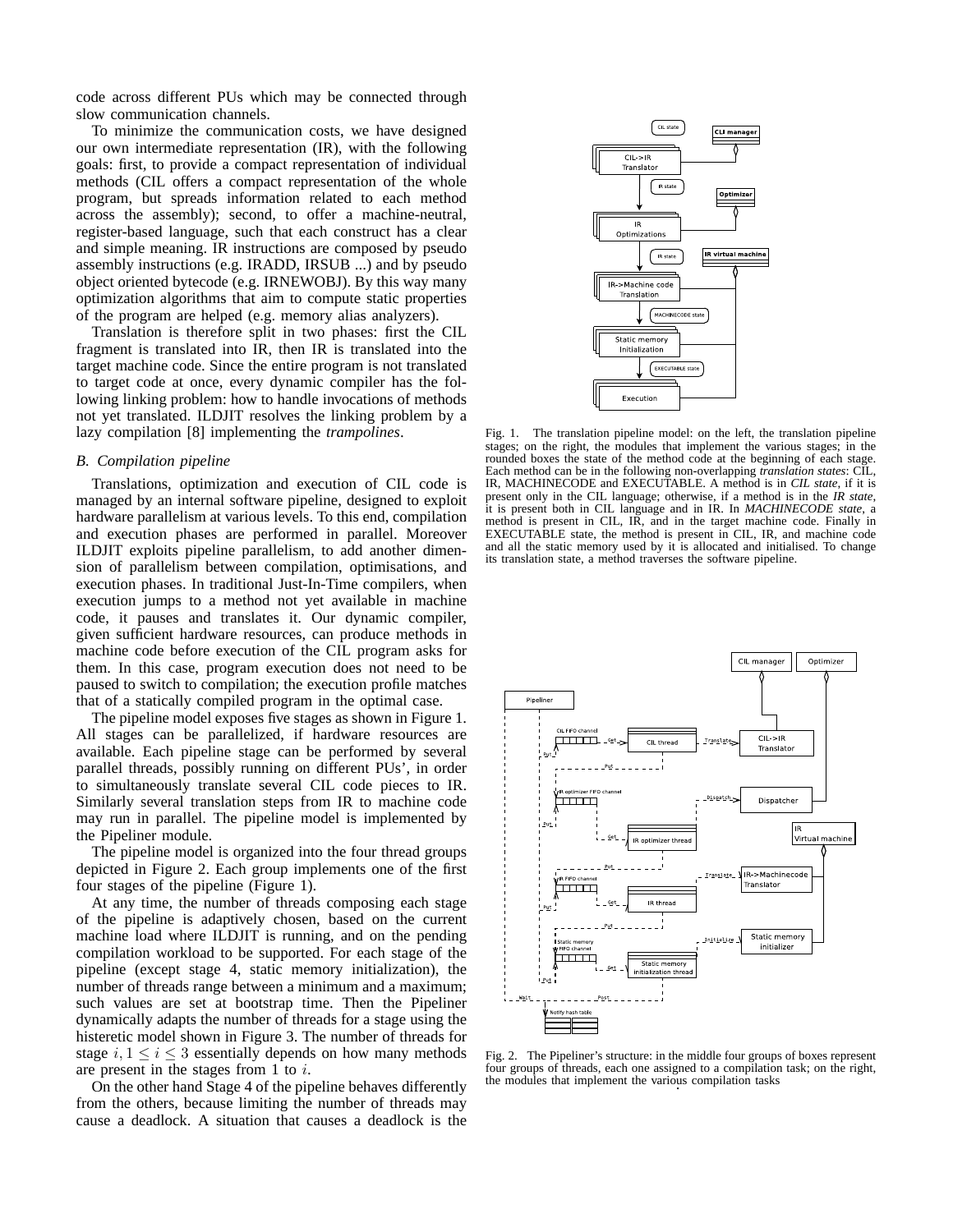

Fig. 3. Histeretic pattern used for adaptation of thread numbers.

following: we consider a maximum number of threads  $S$  for stage 4, we suppose there exist  $S + 1$  CIL methods which initialise the static memory and we suppose the call graph of the  $S + 1$  CIL methods is a linear chain. To better explain why a deadlock exist, here is reported the actions performed by the system: ILDJIT starts putting the method  $M_1$  into the top of the pipeline and then repeats the following actions  $S$ times:

- the method  $M_i$  goes through the pipeline till the static memory initialization phase;
- a thread of the fourth phase of the pipeline is allocated for executing all the methods needed to initialize the static memory used by  $M_i$ ;
- $M_i$  uses a static memory which impose to execute the method  $M_{i+1}$  before its execution;
- the method  $M_{i+1}$  is push on top of the pipeline synchronously (it means thread  $i$  waits the end of the compilation/execution of method  $M_{i+1}$ );

When ILDJIT put on top of the pipe the method  $M_{S+1}$ , then there is no more thread at the fourth stage. As the above example shows, we cannot bind the number of threads of the last stage of the software pipeline; for this reason we allow the number of these threads increase as much as the compilation workload request.

# *C. Optimizations*

ILDJIT allows optimizations both at IR and target code level. The rationale is based on the observation that all the semantic information of the source program is available, higher-level transformation are easier to apply. For instance, array references are clearly distinguishable, instead of being a sequence of low-level address calculations [2].

Since different algorithms for code optimization use particular features of the underlying hardware, ILDJIT can optimise the code that is going to be executed at the IR level, making a translation from and to the IR language, and at the target machine code level, making a translation from and to the target machine code. IR to IR optimizers run as independent threads possibly on different PUs', or even on different machines connected by an IP network.

### III. EXPERIMENTAL EVALUATION

To compare the baseline ILDJIT system against its main competitors, Mono and Portable.NET, we have chosen the C# version of the well-known benchmark suite *Java Grande Forum Benchmark Suite* [10]. Figures 4 report the execution times of the selected benchmarks running on the three VES



Fig. 4. Total execution time of the JGrande benchmarks run by Mono, Portable.NET and ILDJIT; the speedup of ILDJIT in the 2 PUs hardware configuration is due to the compilation phase overlapping done by the VM

implementations. ILDJIT results are provided for both a single PU and two PUs machine – the other VMs do not get any advantage by running on a two PUs machine.

Since ILDJIT uses the same code generation and core libraries as Portable.NET, it can be seen that the overhead of its multi-threaded architecture is limited, as ILDJIT always outperforms Portable.NET. On the other hand, Mono is faster due to the limitations of the code generator – the native code produced by ILDJIT is very similar to that produced by Portable.NET (though slightly smaller due to high-level optimization), and both only produce a simple code not tuned to the specific Intel instruction set, while Mono can rely on a much more advanced code generator. However, overlapping computation and compilation in the two PUs setting allows ILDJIT to achieve an average speedup of 1.183, which brings it performance on par with those of Mono.

Here we present a breakdown of the execution time of the Java Grande benchmarks among the various phases of the compilation and execution. As Figure 5 shows, on a single processor machine ILDJIT already spends most of the time executing target machine code, but a significant part of the time is spent optimising the IR methods. It is notable that the translation between IR and machine code is extremely fast (less than  $0.1\%$  of the execution time) – thus, we can say that the intermediate representation does a good job in allowing most of the translation to be performed at a machine independent level. On the other hand, Figure 6 shows that two PUs are sufficient to overlap the translation time for the Java Grande benchmark suite. Basically, the user does not perceive any compilation overhead.

## IV. RELATED WORK

Due to the considerable impact of the Microsoft ".NET" initiative, several projects aimed at VES implementation.

Microsoft itself released three implementations of VES: the .NET framework (for desktop environments), the Compact